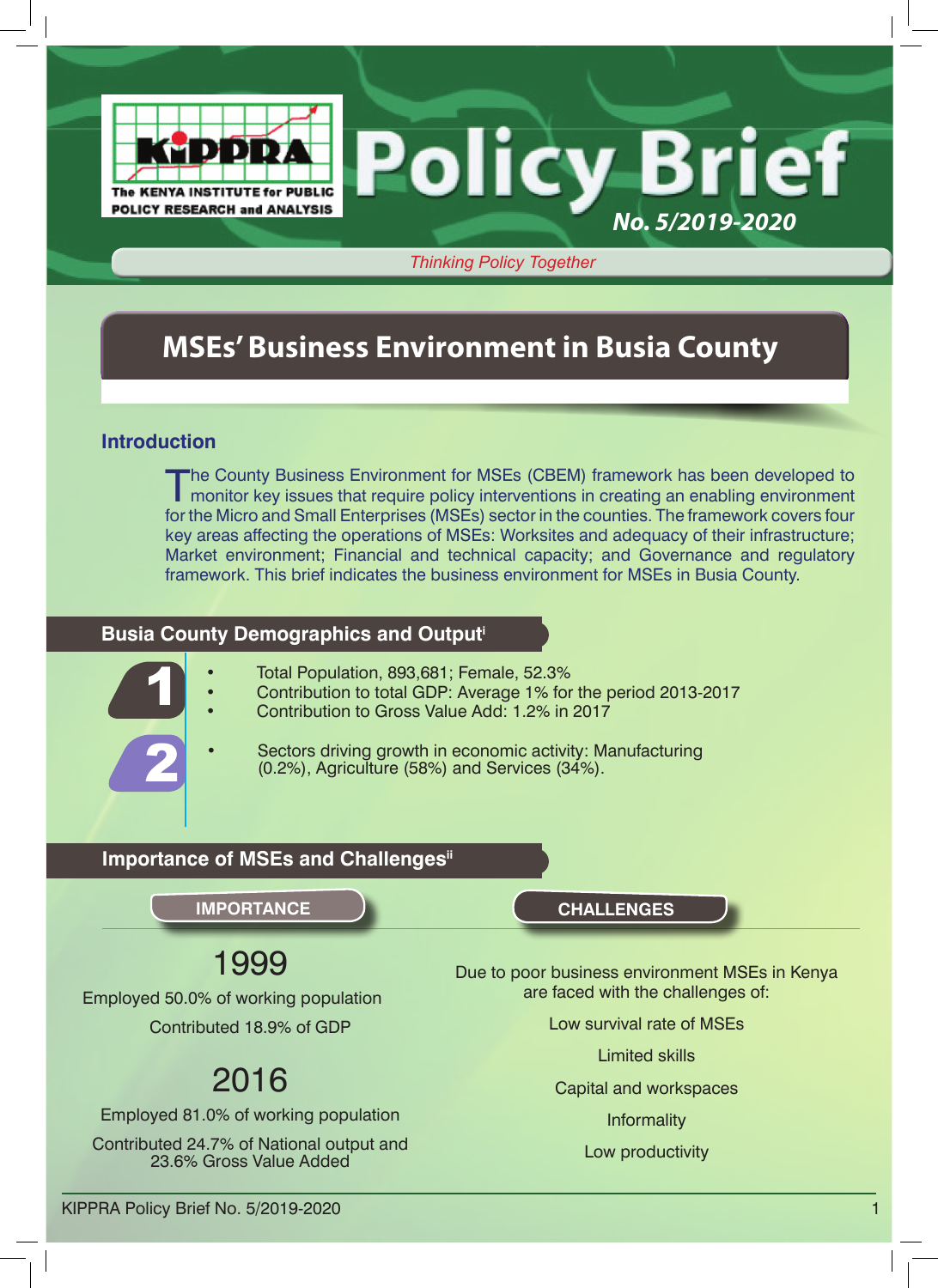#### **MSEs' Business Environment**

All the scores for MSEs business environment are drawn from the CBEM (KIPPRA, 2019). The MSEs business environment is measured using the following: Worksite and related infrastructure; Market environment; Financial and technical capacity; and Governance and regulatory framework. The scores range between lowest (0) and highest (100). Busia county scored a total of 17.2.



#### **Figure 1: Busia County scores**

#### **Worksites and Infrastructure for MSEs**

- Access to worksites: 57.8
- Electricity connection: 11.0
- Water connection: (-)
- Access to common manufacturing facilities: (-)
- Availability of public toilets: 15.5
- Waste management services : 10.5

#### **Scores Constraints**

- Insufficient public toilet facilities
- Inadequate designated areas for waste disposal
- Insufficient worksites
- Lack of adequate tools, machinery and equipment
- High electricity connection costs
- Frequent power outages
- Pending electricity bills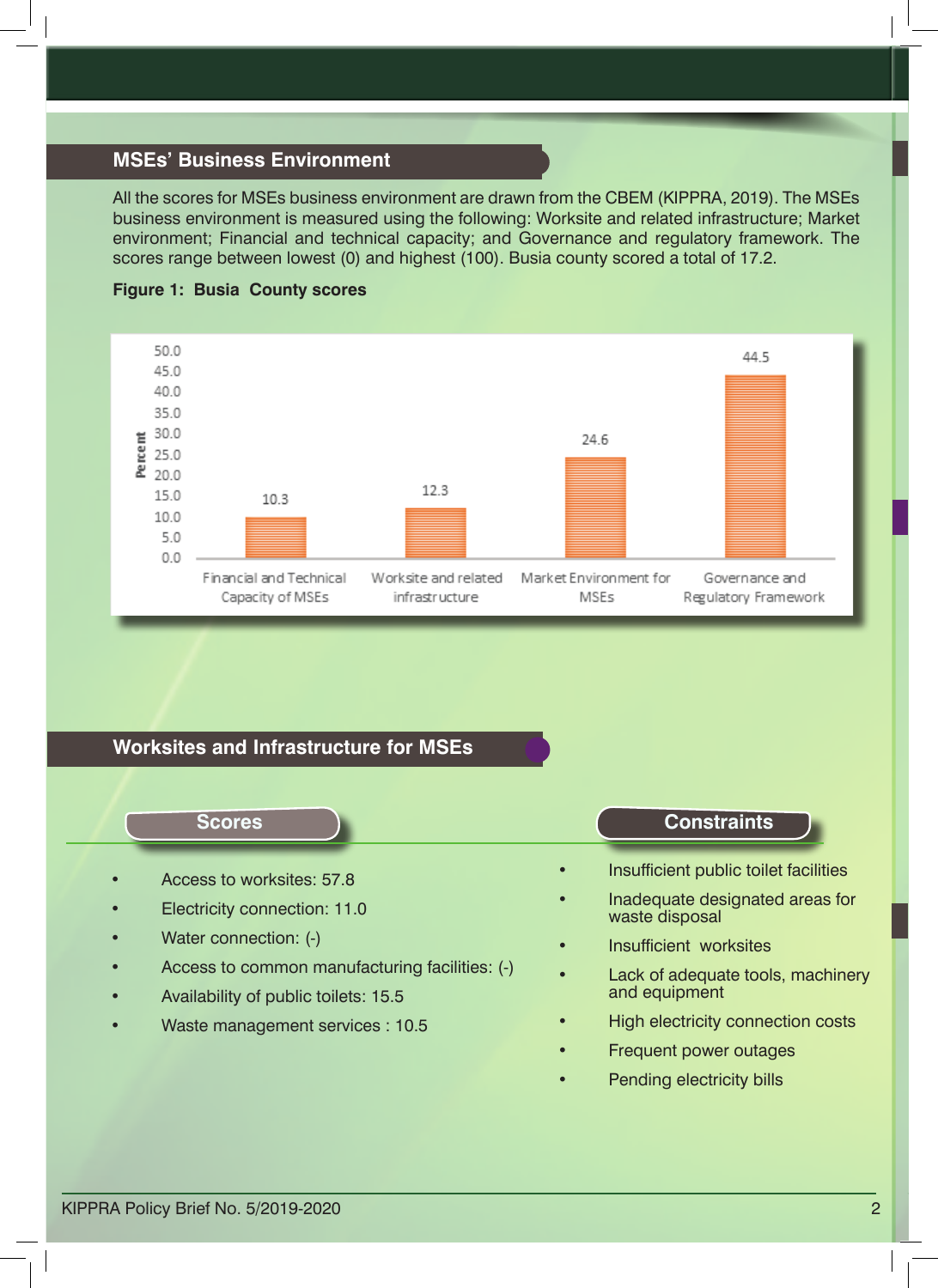#### **Market Environment for MSEs**

#### **Scores**

- Road infrastructure: 31.5
- Access to physical markets: 39.6
- Access to Government Procurement Opportunities(AGPO): (-)
- Fair competition: 2.7

#### **Constraints**

- Poor road infrastructure
- Limited access to markets
- Unfair trade practises manifest through: contract enforcement, counterfeiting, dumping (sub-standard goods) and misrepresentation (through weight, price, ingredient)

#### **Financial and Technical Capacity for MSEs**

### **Scores**

- Training (capacity building) for MSEs: 1.6
- Knowledge and skills mapping: 33.7
- MSEs survival rate: 3.1
- Access to digital finance: 2.6
- Innovations: (-)
- Patenting: (-)

**Constraints**

- Fragmentation due to multiplicity of players who offer training and capacity building
- Low uptake of digital finance
- Lack of a training and apprenticeship<br>programme for artisans
- Lack of training needs assessment for MSEs
- Lack of monitoring and evaluation of training
- programmes

High cost of doing business

#### **Governance and Regulatory Framework for MSEs**

|           | <b>Scores</b>                           | <b>Constraints</b>                            |
|-----------|-----------------------------------------|-----------------------------------------------|
| $\bullet$ | Licensing and issuance of permits: 42.3 | <b>Insecurity</b><br>$\bullet$                |
|           | Self-regulation: 65.6                   | Multiple licences and<br>$\bullet$<br>permits |
| $\bullet$ | Crime and public security: 25.6         | Corruption<br>$\bullet$                       |
|           | Corruption and governance issues: (-)   |                                               |